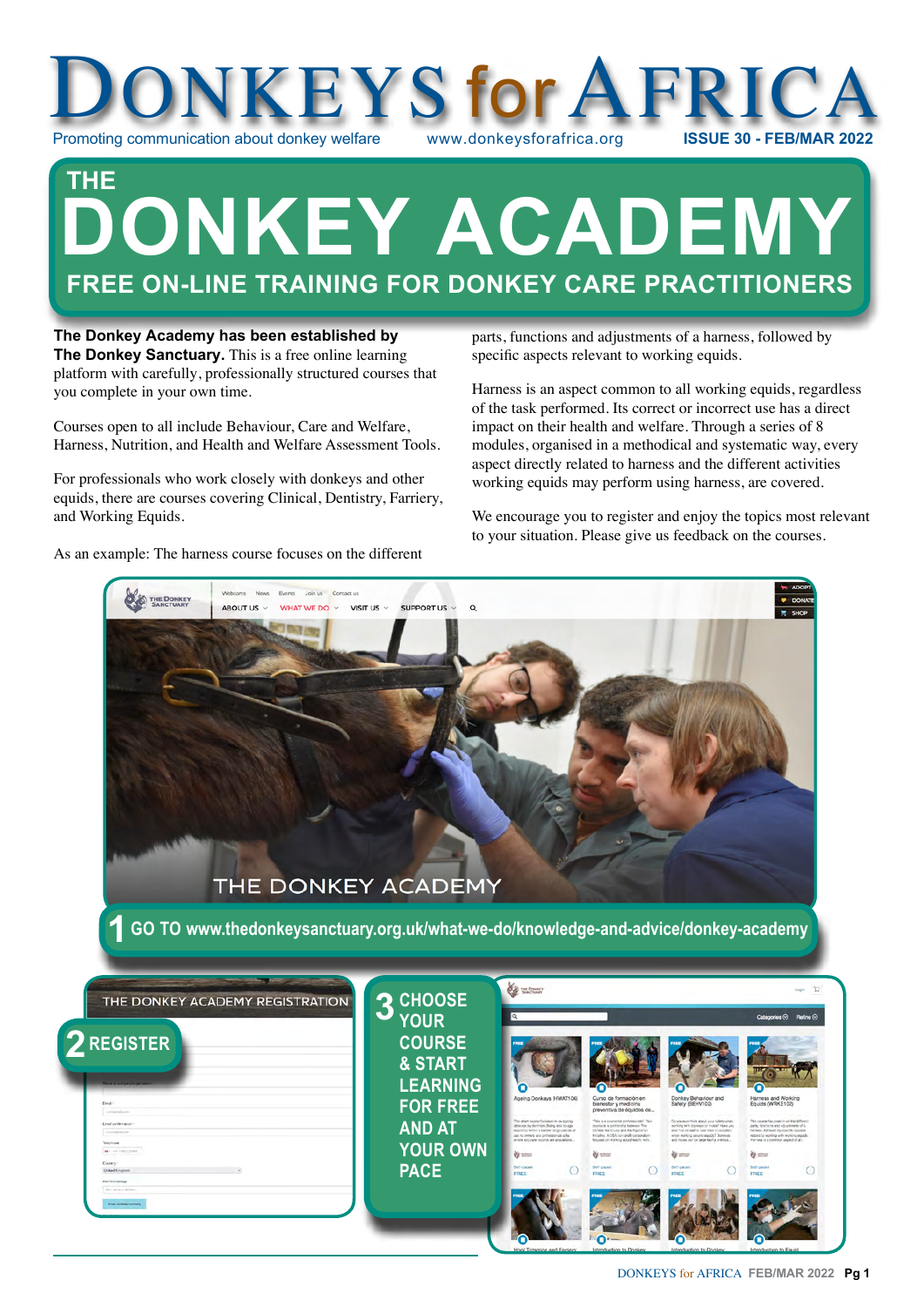# **Time to revise the traditional veterinary service**

**– to include all animal health workers, all of whom need to have their competencies recognised, with some needing to be registered and ideally regulated to a certain extent.**

**Traditionally interventions that involved veterinarians followed a "hub and spoke" model, with the veterinarians as the central point. The effort was described as "vet-led".**

Dr Stephen Blakeway, well known to many of our readers, believes that it is time to review this.

When asked about veterinary service delivery, he described the concept of a veterinary team: a network "meaning vets, animal health assistants, veterinary nurses, farriers, harness-makers, community-based animal health workers, traditional healers, community vaccinators, nutritionists, ecologists and any other associated allied professionals, all of whom need to have their competencies recognised, with some needing to be registered and ideally regulated to a certain extent…"

A familiar example to our readers would be visits to communities with working donkeys. We all know the futility of the veterinarian treating harness wounds, only to return later to find the same wounds being caused by the same harnesses.

 "Farriers, harness makers, saddlers and equine vets (and increasingly equine dentists) work together in teams, each contributing specific expertise, the lead passing between them depending on the case.

These examples describe a network, not a hub-and-spoke model. They also highlight how allied professionals often work at the forefront of preventive medicine."

The project to address EZL in cart mules in Ethiopia is an example of this approach.

*[www.donkeysforafrica.org/Resources/PEL.pdf](http://www.donkeysforafrica.org/Resources/PEL.pdf)* in our library

This should then lead to identification of community leaders and welfare champions in different areas of interest, and empowering them to assume leadership in their own settings.

### **6** Ugandan example

BAM Animal Clinics in Uganda employs two animal husbandry/vet officers in Kween and Bukwo. These officers know every village and they speak the local languages. They arrange clinics and training and they are the reason that participation is always beyond expectations. They also follow up on donkeys and donkey owners to ensure correct practices are maintained.

Read the full articles by Dr Blakeway in our library at: *www.donkeysforafrica.org/Resources/vetled.pdf*  and *www.donkeysforafrica.org/Resources/vetled2.pdf*  published as opinion pieces in the Vet Times of 13 April 2021 and 4 May 2021.

## **Harnessing remains a major challenge in donkey welfare across the globe and especially in Africa.**

**The Circle of Trust helps farmers in rural areas to modify and make harness using locally available materials, and adapt carts.**











**Circle of Trust was founded by Chris Garrett who has worked with and trained hundreds of people across the world on behalf of major charities to ensure the welfare of working donkeys is upheld.**

*www.facebook.com/cicrcleoftrustdap/*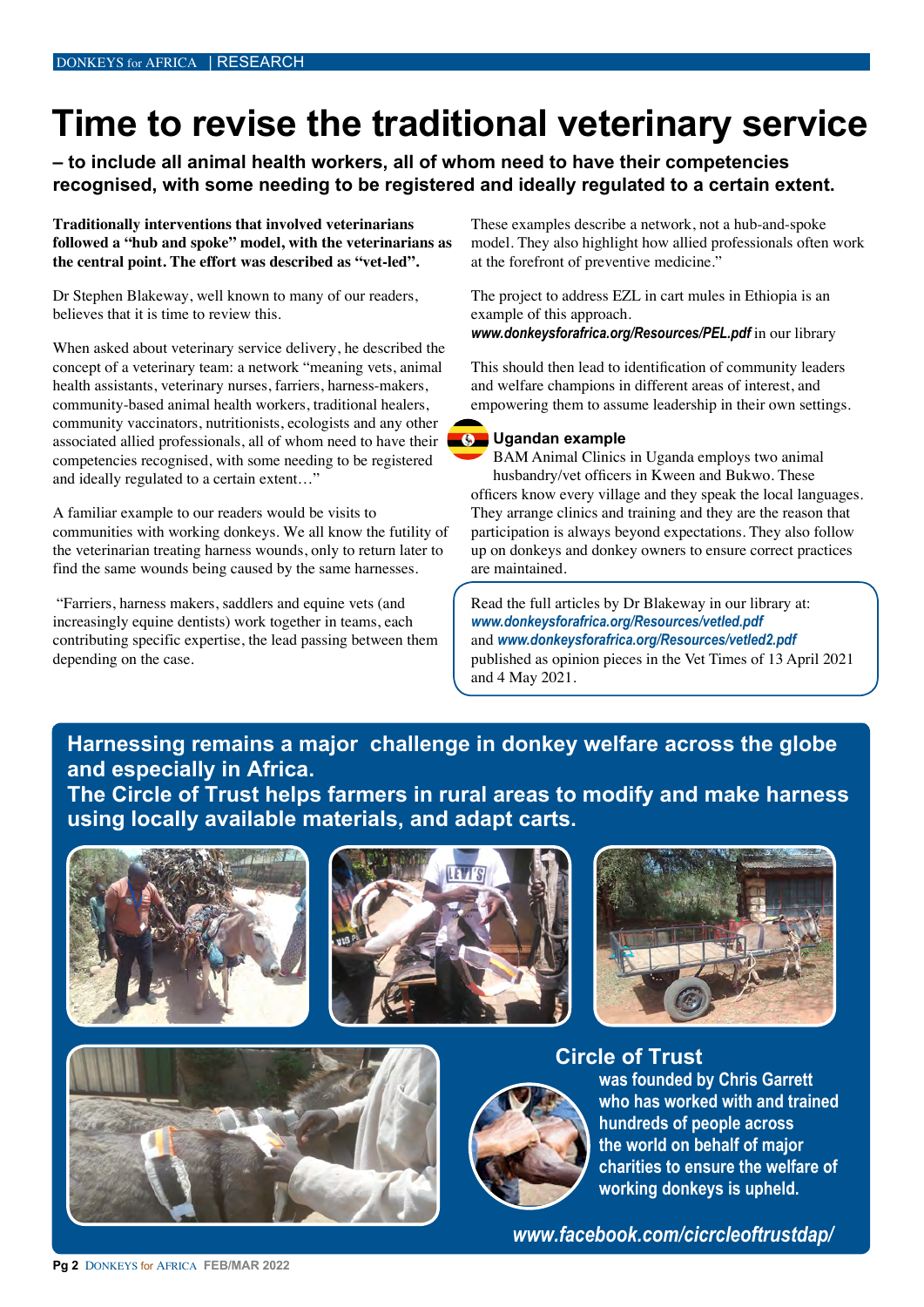# **The Skins Trade**   *– a Chinese or an African problem?*

#### **Taking responsibility**

Late in 2020 it appeared that the export of donkey skins from Nigeria would be resumed after an initial ban by that country. However the Comptroller General of Nigeria's National Animal Quarantine Service (NAQS) recently announced that the donkey skin trade was "banned and it remains banned. I would not encourage anybody to enter into the trade – anybody that does… will face the full wrath of the  $law$ "

#### **The tide has turned**

Ian Cawsey, Director of Advocacy and Campaigns at The Donkey Sanctuary, said: "The tide of opinion has very clearly turned against the trade in Africa. The growing message is that donkey skin traders are no longer welcome. ..The trade has been hit hard by this powerful message from Nigeria – other West African countries must not allow their donkeys to now become targets for traders instead."

This supports the statement by Dr Philip Mshelia of Ahmadu Bello University, Nigeria at the Brooke West African conference in 2021. Dr Mshelia saw Nigeria as the epicentre of the donkey skin trade in West Africa and posed the question: *"Is this a Chinese or an African problem?"* 

His response was: "We can only get to the root of this when we see it as an African problem."

(DfA newsletter #27, August 2021)

#### **The other side of the situation**

We asked Dr Mshelia for comments on the current situation. He responded that there has been no change in 2022.

"Currently, at least 20 trucks loaded with donkeys are heading from northeast and northwest to various slaughterhouses and slaughter slabs in the north, south, and eastern parts of Nigeria every week.

There are lobby groups involved in supporting the donkey skin trade, and their tactics change frequently and eventually become difficult to monitor.

Government's strong commitment to ban the donkey trade is a positive step. However, charities need to take that opportunity to collaborate with local charities and other stakeholders to develop a unique and comprehensive program to address issues specific to that geographical location.

Remember, to solve a systemic problem like the donkey skin trade, you'll need to develop an equivalent system that addresses each aspect of the problem. Despite the fact that it is incredibly simple to declare a ban, the difficulty in enforcing it has cast a shadow on the resolve of government officials in Africa to deliver on their promises, since the effect and not the underlying cause is being addressed.

A ban of this nature is ironic in that the government waits for stakeholders to create a program that can be supported, or at least built upon. Animal charities await government action. Consequently, momentum is lost, which becomes a mirage.

In view of this, the big animal charities have a lot to do. There is a need to establish similar sanctuaries, breeding centres, or programs with measureable outcomes to mitigate donkey skin trade and replenish the African landscape with donkeys. Therefore, reviewing funding and partnership criteria may be a smart idea, if not we will be flirting with the illusion of victory.

Engaging stakeholder dialogues, providing alternative businesses, and assisting people in discovering compassion intrinsically instead of only teaching about it could be a few of the measures to be taken.

The plight of African donkeys has received worldwide sympathy, attention, and funding. However, the effect is not felt yet in Africa.

> I wonder how we can end this skin trade by neglecting to empower non-profits at grass roots and key geographical areas in Africa. Solving this problem will take time but the solutions are not far-fetched."



*Donkey being dragged onto a truck. Almost as many die during the brutal transport conditions as at the Slaughterhouses. Image: News18*

"We can only get to the root of this when we see it as an African problem."